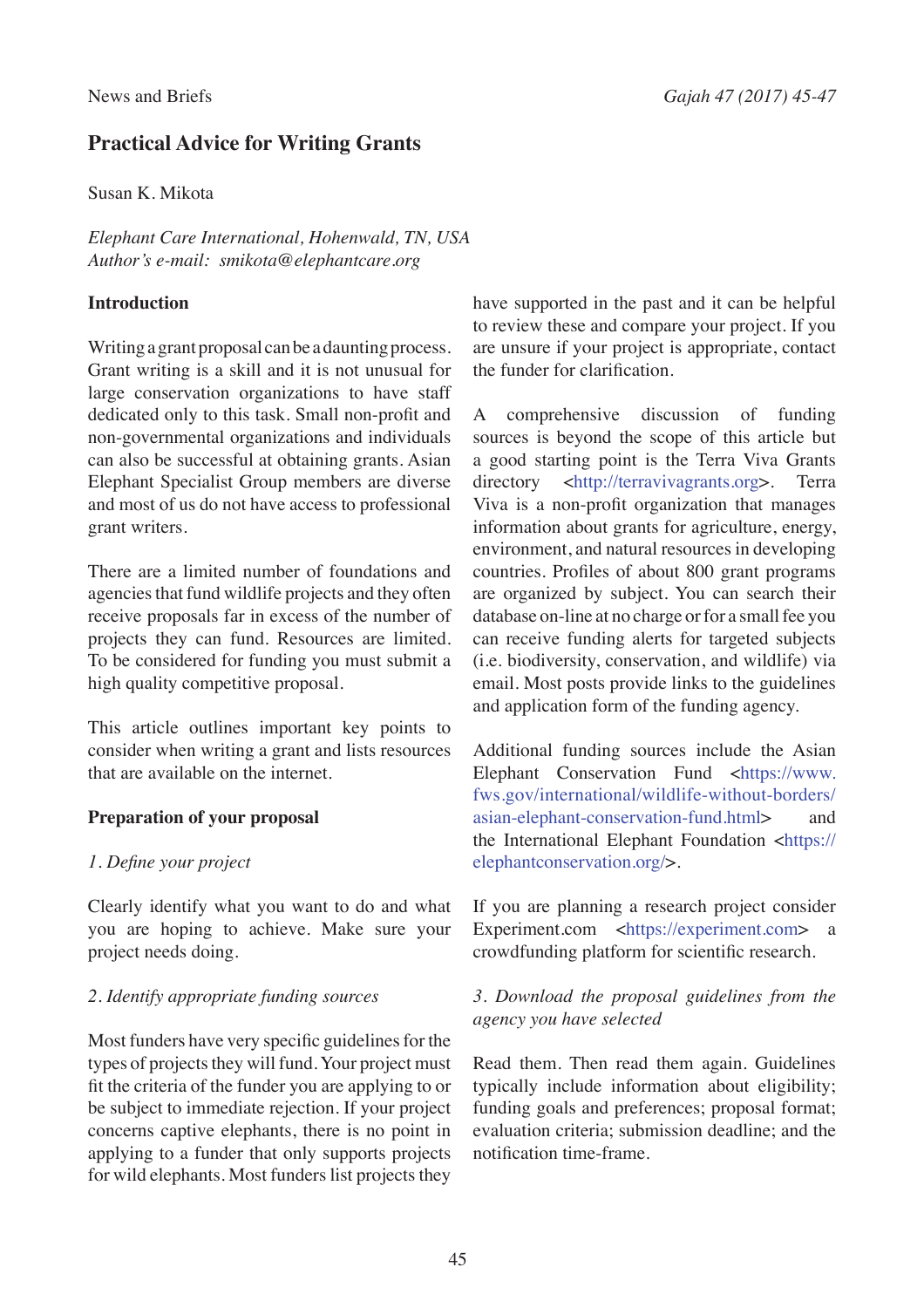#### *4. Write the proposal*

There is no standard application format. Each funding agency develops its own set of criteria and its own application guidelines and questions. Read these thoroughly. Typical components include a statement of need; a project description; goals and objectives; project activities; methods of evaluation; timeline; and budget. Some proposals may require summaries, credentials, documentation of permissions, or other supporting information. Most funding agencies are looking for answers to the questions in the text box below.

Some guidelines ask you to state your goals and objectives. These two terms often cause confusion. The basic difference is that goals are broad and objectives are narrow. Goals are general; objectives are specifc. Goals are not specifc enough to be measured; objectives are specifc and measurable. For example, controlling human-elephant confict is a goal; conducting a survey to measure human-elephant confict in a village is an objective.

Structure your proposal according to the specifed guidelines, provide clear succinct explanations, and prepare a reasonable budget. Check for grammar and spelling errors. If English is not your frst language it can be helpful to have a native English speaker proof your proposal.

Do not exceed specifed word limits. Most online applications will prevent you from entering additional text once you have reached the word limit. It is advisable to draft your answers on your computer and then transfer them to the online application. Some online applications will save a draft but not all. Before you start, check if word limits include only characters or characters and spaces.

Start writing your proposal well in advance of the submission deadline. Writing a competitive proposal takes time. If you wait until just before the deadline and then rush to complete your proposal it is unlikely that it will be successful.

# *5. Prepare the budget*

Well-planned budgets refect carefully thought out projects. Be sure to only include those things the funder is willing to support.

Funders use these factors to assess budgets:

- Can the job be accomplished with this budget?
- Are costs reasonable?
- Is the budget consistent with the proposed activities?
- Is there sufficient budget detail and explanation?

Many funders provide mandatory budget forms that must be submitted with the proposal.

Don't forget to list in-kind and revenues from other sources, where appropriate. In-kind are non-cash contributions. They may be in the form of equipment, supplies, or services that beneft the project that are then assigned a value.

# **Submit your proposal**

The complete proposal must be submitted on time in the requested format. Don't wait until the deadline to submit your proposal. Submit your proposal at least a day or two before the deadline in case there are internet glitches or other problems. Some funders provide a submission checklist. Use this to make sure your submission is complete.

# *Funding Agencies Look for Answers to These Questions*

- $\triangleright$  What is the problem you are trying to address?
- $\triangleright$  Why is it important?
- $\triangleright$  What is your plan?
- $\triangleright$  Who will benefit and how?
- $\triangleright$  What specific objectives will be accomplished and how?
- $\triangleright$  Who will carry out the project and what are their qualifications?
- $\triangleright$  How will results be measured?